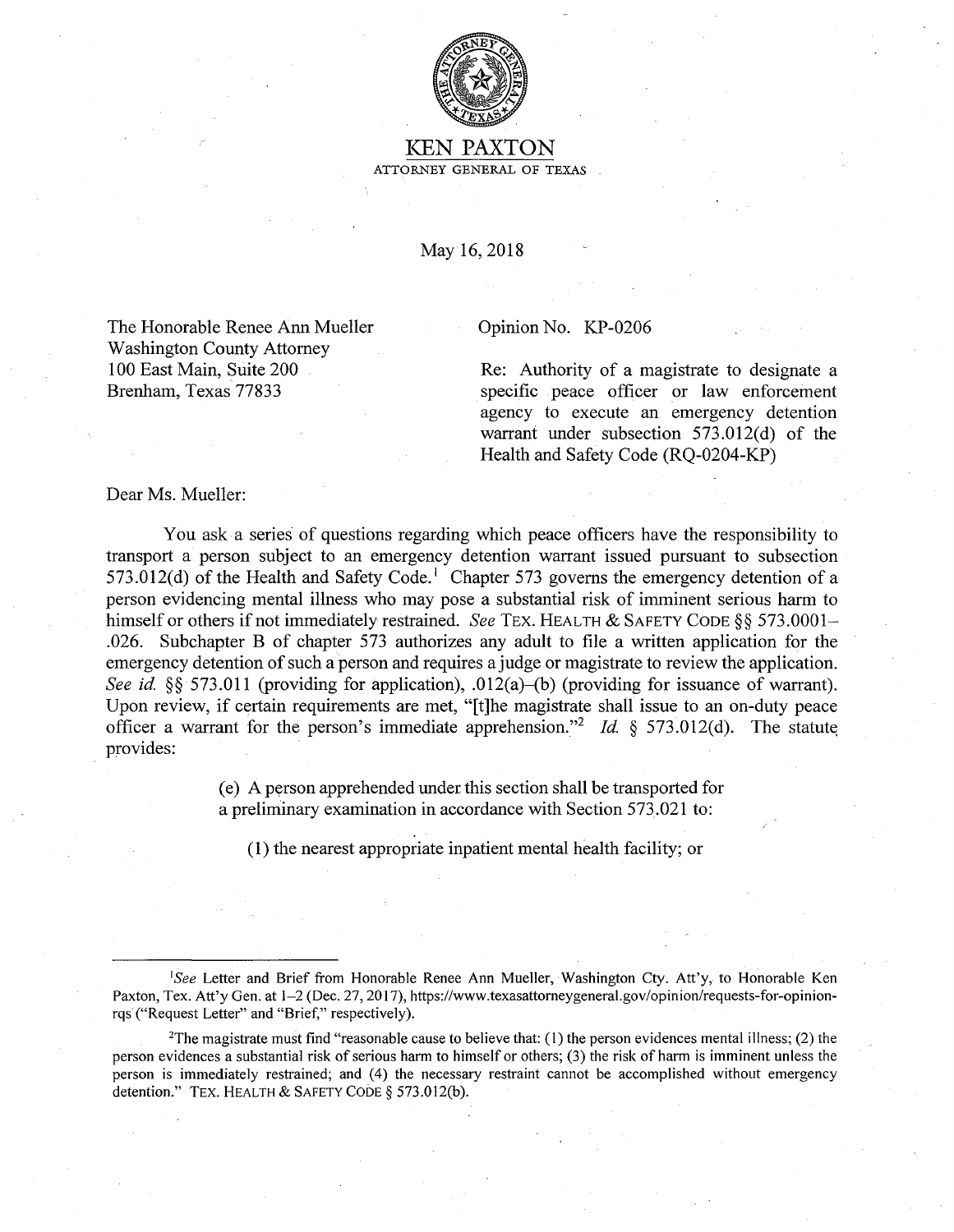(2) a mental health facility deemed suitable by the local mental health authority, if an appropriate inpatient mental health facility is not available.

*Id.* § 573.012(e). You tell us that the City of Brenham police department and the Washington County sheriffs department disagree about which of the two is responsible for transporting the person apprehended if the location of the apprehension is within Brenham city limits.<sup>3</sup> Brief at 1. "The dispute revolves around geographical principles and jurisdiction," you state, noting that the "primary point of contention ... is whether a magistrate has authority to require a specific law enforcement agency to execute a warrant pursuant to [subsection  $573.012(d)$ ], regardless of where the subject to be transported is encountered or located." *Id.* at 3; *see also* Request Letter at I.

Subsection 573.012(d) directs a magistrate to issue the warrant for apprehension "to an onduty peace officer." TEX. HEALTH & SAFETY CODE§ 573.012(d). Article 2.12 of the Code of Criminal Procedure defines "peace officer" to include, among others, "sheriffs" and "their deputies," and "marshals or police officers of an incorporated city, town, or village." TEX. CODE CRIM. PROC. art. 2.12(1), (3). As this office previously concluded, subsection 573.012(d) "uses the phrase 'peace officer' consistently with the Code of Criminal Procedure definition" and "does not on its face distinguish between county and municipal peace officers for purposes of executing emergency detention warrants." Tex. Att'y Gen. Op. No. JC-0387 (2001) at 2. Thus, a magistrate<sup>4</sup> may direct the emergency detention warrant to any on-duty peace officer listed in article 2.12 of the Code of Criminal Procedure, regardless of the apprehended person's location within the county.

Next, you ask whether the responding peace officer or law enforcement agency must "respond and transport the person" pursuant to section 573.012(e). Request Letter at I. Although subsection 573.012(e) provides that "[a] person apprehended under this section *shall be transported* for a preliminary examination" without directly identifying the person or entity providing the transportation, the statute contemplates that the peace officer apprehending the person also takes responsibility for transporting the person. TEX. HEALTH  $&$  SAFETY CODE § 573.012(e) (emphasis added); *see also Boren v. Texoma Med. Ctr., Inc.,* 258 S.W.3d 224, 226 n.1 (Tex. App.—Dallas 2008, no pet.) (stating that a warrant issued pursuant to subsection 573.012(d) is "for the person's immediate apprehension *and transportation to* a mental health facility for a preliminary examination" (emphasis added)), 25 TEX. ADMIN. CODE  $\S$  412.176(a)(1) (2018) (Dept. of State Health Services, Emergency Detention) ( directing state mental health facilities to accept for preliminary examination "a person who has been apprehended *and transported .* .. *by a peace officer* in accordance with" section 573.012 (emphasis added)); Tex. Att'y Gen. Op. No. JC-0364 (2001) at 2 (noting that pursuant to section 573.012, "a peace officer

<sup>&</sup>lt;sup>3</sup>You do not ask about a peace officer's responsibility to transport such a person without a warrant pursuant to subchapter A of chapter 573, acknowledging that under that subchapter "the encountering officer or deputy is responsible" for transporting the person to a facility for evaluation, whoever that may be. Brief at I. Thus, we address only the transportation of a person pursuant to subchapter B.

<sup>4</sup>Your first two questions ask about the authority of "a magistrate, specifically a Justice of the Peace." Request Letter at 1. The authority bestowed by subsection 573.012(d) does not distinguish among the various officers who may serve as a magistrate. *See* TEX. CODE CRIM. PROC. art. 2.09 (defining "magistrates" to include, among others, ''justices of the peace").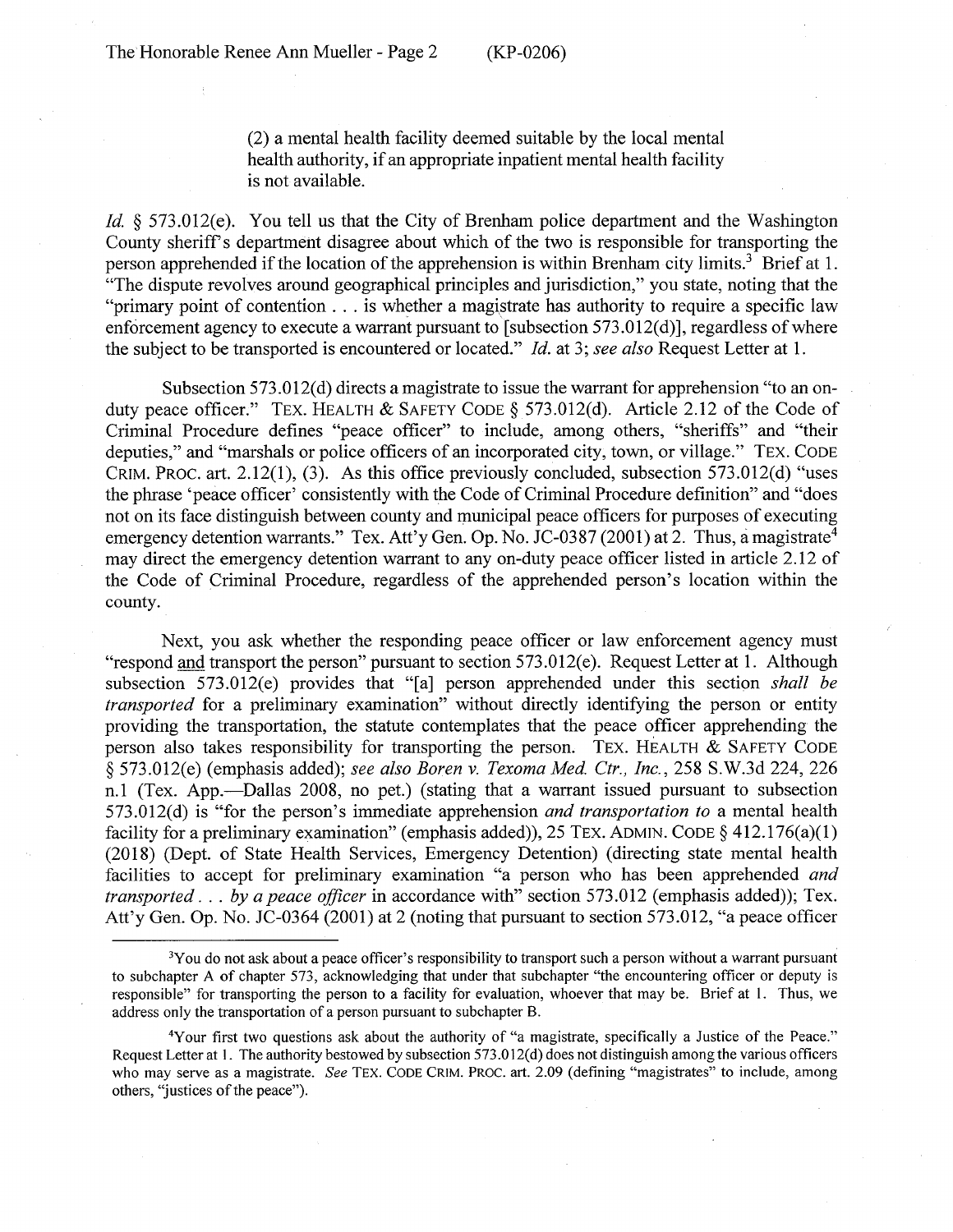transports an apprehended person who is believed to be mentally ill" to the appropriate facility). Thus, a court would likely determine that a peace officer executing an emergency detention warrant also has a duty to ensure the person is transported to the appropriate facility.

Next, you ask whether "there are any jurisdictional elements associated with a warrant issued pursuant to" section 573.012(d), such that the location of the person encountered would determine whether transportation is a municipal or county law enforcement responsibility. Request Letter at 1. Subsection (d) of section 573.012 contains no jurisdictional element on the warrant issued to an on-duty peace officer. The only location-based element of section 573.012, in subpart (e) of that section, determines the destination of the transport ("the nearest" mental health facility), not who provides the transport. *See* TEX. HEALTH & SAFETY CODE§ 573.012(e).

You also ask whether the Brenham police department or the Washington County sheriff's department may "refuse to transport persons subject to warrants" under section 573.012. Request Letter at 1–2. Among other duties, a peace officer "shall ... execute all lawful process issued to the officer by any magistrate or court." TEX. CODE CRIM. PROC. art. 2.13(b)(2). In addition, a person apprehended under an emergency detention warrant "shall" be transported to an appropriate facility. TEX. HEALTH & SAFETY CODE § 573.012(e). The word "shall" imposes a duty. TEX. Gov'T CODE § 311.016(2). Under these provisions, a peace officer may not refuse to transport a person he or she apprehends pursuant to an emergency detention warrant.

Finally, you ask whether "a designated law enforcement officer, or the head of a particular law enforcement agency [who] refuses to execute a warrant pursuant to section 573.012(d)" may be held in contempt.<sup>5</sup> Request Letter at 2. "If any sheriff or other officer shall willfully refuse ... to execute any ... legal process which it is made his duty by law to execute, he shall be liable to a fine for contempt . . . at the discretion of the court." TEX. CODE CRIM. PROC. art. 2.16. The local probate court or court having probate jurisdiction handles proceedings under the Texas Mental Health Code, which includes chapter 573. *See generally* TEX. HEALTH & SAFETY CODE §§ 571.001-578.008 (Texas Mental Health Code), *id.* § 571.012 (specifying the hours of availability of the probate judge, a magistrate, or the court with probate jurisdiction for mental health proceedings). In Washington County, the county court and the county court-at-law both exercise this jurisdiction, and such courts may punish for contempt.<sup>6</sup> See TEX. GOV'T CODE §§ 21.002 (generally giving courts contempt power), 25.0004(b) (specifying that "[a] statutory county court or its judge may punish for contempt as prescribed by general law"). Thus, a subsequent action for contempt could likely be brought in those courts to enforce a magistrate's emergency detention warrant issued pursuant to section 573.012(d).

<sup>5</sup>Your question contemplates "the issuing magistrate" holding the person in contempt. Request Letter at 2. However, because "contempt is a broad and inherent power *of a court,"* we focus our inquiry on a court's power to enforce an emergency detention warrant issued pursuant to subsection 573.012(d). *In re Reece,* 341 S.W.3d 360, 364 (Tex. 2011) ( emphasis added); *see also* TEX. Gov'T CODE § 21.002 ("a court may punish for contempt").

<sup>6</sup>The constitutional county court of Washington County "has the general jurisdiction of a probate court." TEX. Gov'T CODE § 26.339. The county's singular statutory county court also exercises probate jurisdiction concurrently with the constitutional county court. *See id.* §§ 25.2411 ("Washington County has one statutory county court, the County Court at Law of Washington County."), .0003(d) (providing generally that "a statutory county court has, concurrent with the county court, the probate jurisdiction provided by general law for county courts").